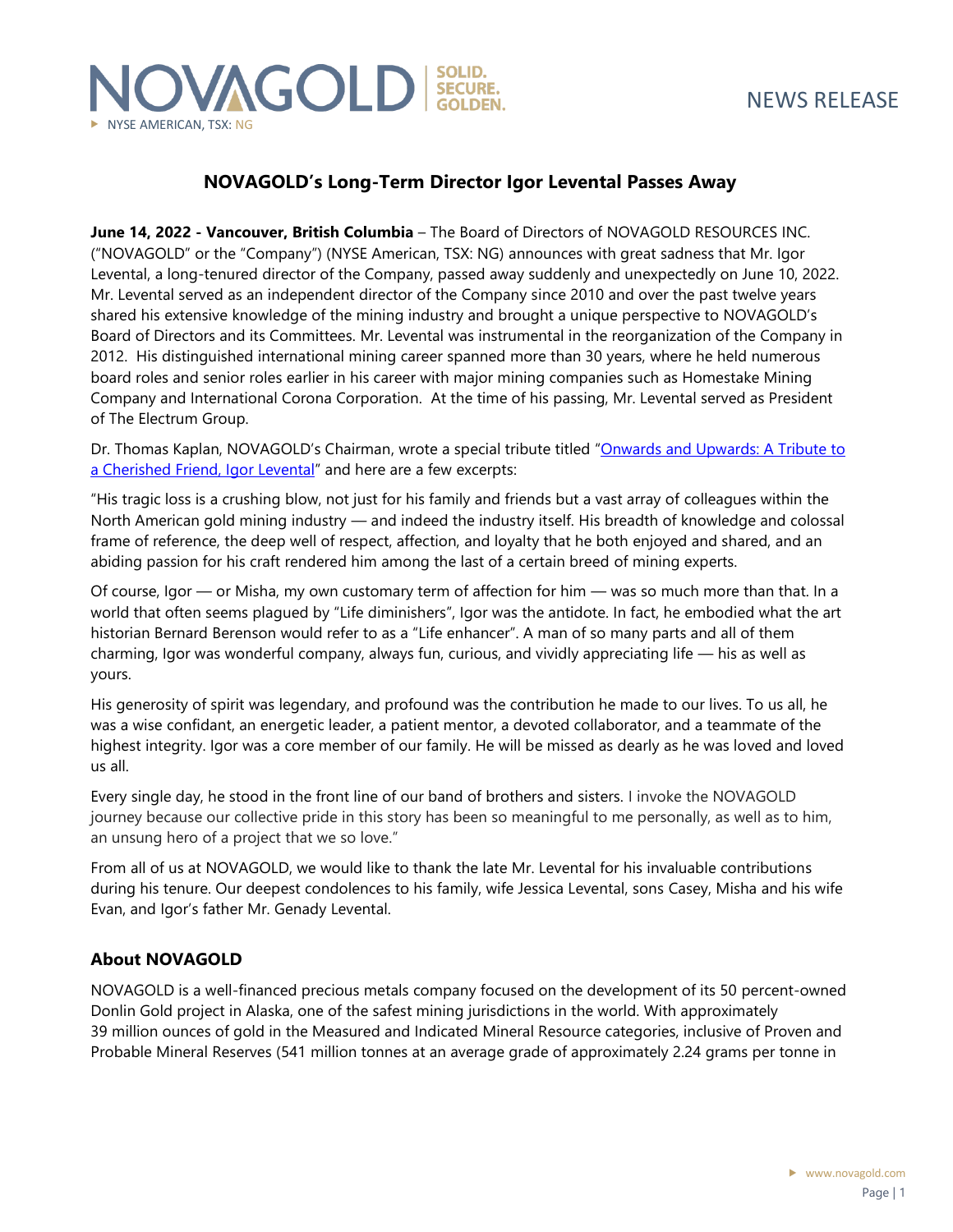

the Measured and Indicated Resource categories on a 100 percent basis),<sup>1</sup> Donlin Gold is regarded to be one of the largest, highest-grade, and most prospective known open-pit gold deposits in the world.

According to the 2021 Technical Report and the S-K 1300 Report, once in production, Donlin Gold is expected to produce an average of more than one million ounces per year over a 27-year mine life on a 100 percent basis. The Donlin Gold project has substantial exploration potential beyond the designed footprint which currently covers three kilometers of an approximately eight-kilometer-long gold-bearing trend. Current activities at Donlin Gold are focused on State permitting, optimization work, community outreach, and workforce development in preparation for the eventual construction and operation of this project. With a strong balance sheet, NOVAGOLD is well-positioned to fund its share of permitting and optimization advancement efforts at the Donlin Gold project.

#### **NOVAGOLD Contacts:**

Mélanie Hennessey Vice President, Corporate Communications

Allison Pettit Manager, Communications

604-669-6227 or 1-866-669-6227

#### **Cautionary Note Regarding Forward-Looking Statements**

*This media release includes certain "forward-looking information" and "forward-looking statements" (collectively "forward-looking statements") within the meaning of applicable securities legislation, including the United States Private Securities Litigation Reform Act of 1995. Forward-looking statements are frequently, but not always, identified by words such as "expects", "anticipates", "believes", "intends", "estimates", "potential", "possible", and similar expressions, or statements that events, conditions, or results "will", "may", "could", "would" or "should" occur or be achieved. Forward-looking statements are necessarily based on several opinions, estimates and assumptions that management of NOVAGOLD considered appropriate and reasonable as of the date such statements are made, are subject to known and unknown risks, uncertainties, assumptions, and other factors that may cause the actual results, activity, performance, or achievements to be materially different from those expressed or implied by such forward-looking statements. All statements, other than statements of historical fact, included herein are forward-looking statements. These forward-looking statements include statements regarding the Company's ability*  to execute on and meet the targets of its sustainability goals; the completion of the Company's comprehensive tailings management plan; the *impact of change in domestic and international environmental policies, regulations and permitting requirements on the Company and its operations; the outcome of the Company's aquatic habitat restoration plan; the success of the Company's community engagement; the anticipated timing of certain judicial and/or administrative decisions; the timing and potential for an updated feasibility on the project; our goals for the remainder of 2022; ongoing support provided to key stakeholders including Native Corporation partners; the potential impact of*  the COVID-19 pandemic on the development of Donlin Gold; the potential development and construction of Donlin Gold; the sufficiency of *funds to continue to advance development of Donlin Gold; perceived merit of properties; mineral reserve and mineral resource estimates; Donlin Gold's ability to secure the permits needed to construct and operate the Donlin Gold project in a timely manner, if at all; legal challenges to Donlin Gold's existing permits; the Donlin Gold LLC Board approval to advance Donlin Gold up the value chain; the success of the strategic mine plan for Donlin Gold. In addition, any statements that refer to expectations, intentions, projections or other characterizations of future events or circumstances are forward-looking statements. Forward-looking statements are not historical facts but*  instead represent the expectations of NOVAGOLD management's estimates and projections regarding future events or circumstances on the *date the statements are made.* 

*Important factors that could cause actual results to differ materially from expectations include the need to obtain additional permits and governmental approvals; the timing and likelihood of obtaining and maintaining permits necessary to construct and operate; the need for* 

<sup>1</sup> Donlin Gold data as per the 2021 Technical Report and the S-K 1300 Report, as defined below. Donlin Gold Measured Resources of approximately 8 Mt grading 2.52 g/t and Indicated Resources of approximately 534 Mt grading 2.24 g/t, each on a 100% basis and inclusive of Mineral Reserves, 50% of which are attributable to NOVAGOLD. Mineral Resources have been estimated in accordance with NI 43- 101.ADD SK 1300 Of the foregoing, 50% is attributable to NOVAGOLD.